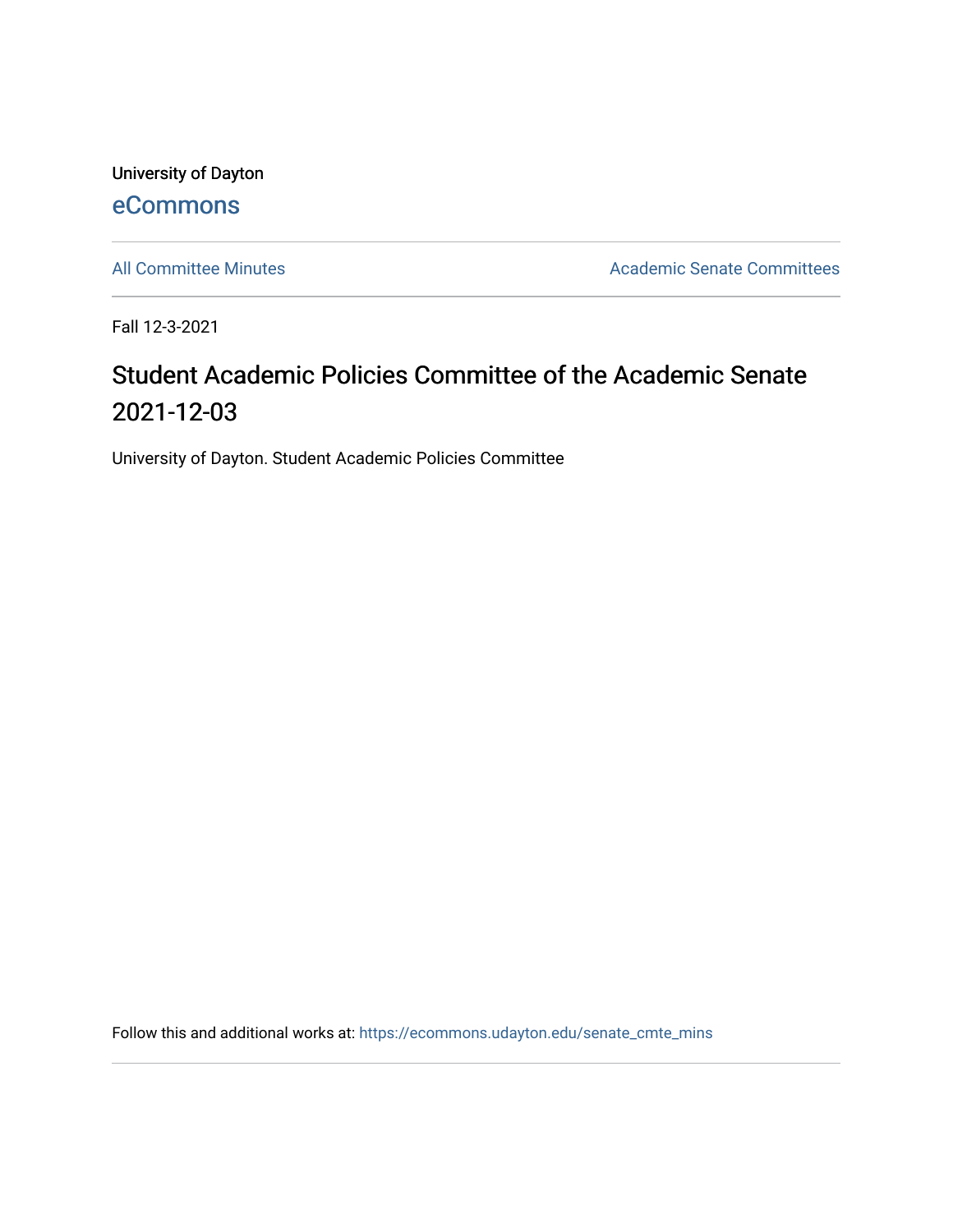## **Approved** SAPC Minutes 3 December 2021 2:30pm

In attendance Joanna Abdallah, Lee Dixon, Sharon Gratto, Jay Janney, Allison Kinney, Ryan McEwan, Grace Pierucci, Molly Kaye Sexton, Andy Slade, Tom Skill

Regrets: John White, Madison Woodrum

- 1. Minutes of November 19th were approved.
- 2. We talked briefly about Sharon's report to the Academic Senate. We talked about a question raised that was left unaddressed. There is a meta-analysis on the correlation between SET and learning outcomes (very low). There are real questions about what is meant by learning outcomes and whether or not SET information relates to student learning.
- 3. The Chair's Collaborative runs from 12:15-1:30, Monday December  $6<sup>th</sup>$  Sharon requested the SAPC to attend; several responded they would be able to be there.
	- a. We should seek input from the chairs, not lecture them
	- b. The interpersonal relationship matters, and affects student evaluations. If chairs believe SET correlates with learning outcomes, that can be problematic.
		- i. How do chairs use SET scores when determining merit? How much do they adjust scores?
		- ii. What to do about out of range comments?
		- iii. How do they handle bias?
		- iv. What measures do chairs use in discerning faculty performance
		- v. Can we move SET off of Christmas?
		- vi. Can we use machine learning to examine student input, to seek inputs.
		- vii. How would you (the chair) change how we address teaching effectiveness?
		- viii. If faculty face low SET, how are faculty supported/counseled?
		- ix. What do to about faculty who say something inappropriate in class?
			- 1. We need to ensure students know how to report inappropriate comments outside of SET (and early).
			- 2. The university needs to address the process,
			- 3. Chairs at UD, as a rule, are very student centered, and they regularly address these concerns.
	- c. Academic Senate requires 10 days for SET to be administered. That messes up for 1x weekly courses who meet only once a week, in this year's case the classes that meet only weekly on Monday (SET opened on Tuesday) or Wednesday (Christmas on Campus eliminated one class meeting). SET was released on Tuesday, November 30<sup>th</sup> this semester, which was problematic for some courses.
		- i. The solution may be to re-write the parameters for when SET is administered. That is in our purveyance. Can we ask David Wright to write the new parameters? "All courses need two class days in order to be administered"?
		- ii. Can the calendar committee do it? Tom recommends the senate do it instead, allowing David Wright to set the dates. We may be able to get that onto the university calendar?
	- d. Should we encourage self-reflection in their FAR? Not all faculty embrace selfreflection, as some believe the numbers are more relevant. They rely more heavily on the numbers relative to the narrative.